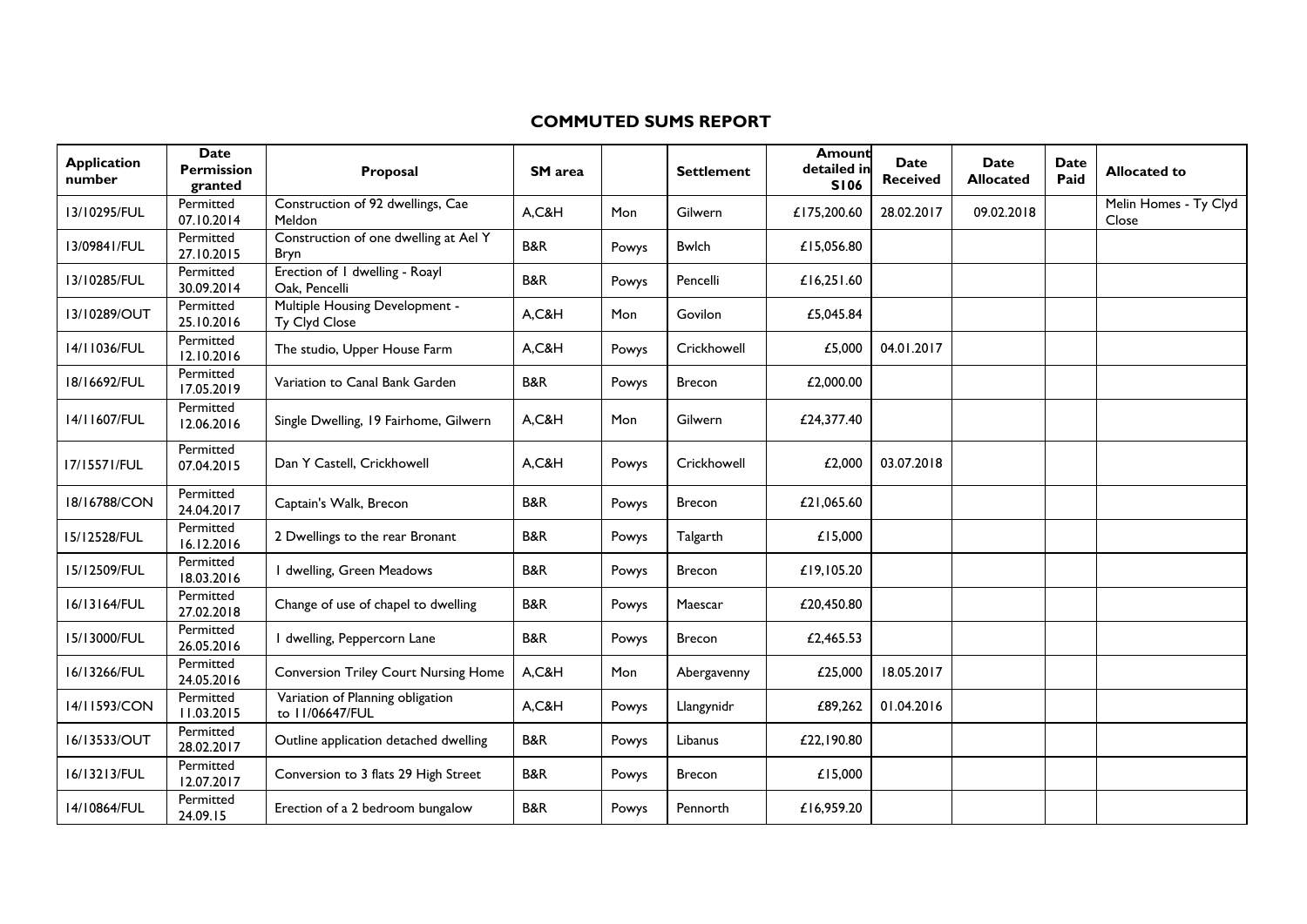| 16/13832/FUL                                           | Permitted<br>13.03.2017           | New Dwelling Ty'r Berllan                                  | A,C&H          | Powys | Crickhowell   | £5,000.00     |                     |             |  |
|--------------------------------------------------------|-----------------------------------|------------------------------------------------------------|----------------|-------|---------------|---------------|---------------------|-------------|--|
| 12/08575/OUT                                           | Permitted<br>13.01.17             | Mixed use development Cwrt Y Gollen                        | A,C&H          | Powys | Crickhowell   | £517,528.20   |                     |             |  |
| 17/14713/FUL                                           | Permitted<br>14.08.2017           | I Dwelling at St Johns Church Libanus                      | B&R            | Powys | Libanus       | £22,190.00    | 10.09.2019          |             |  |
| 17/15038/FUL                                           | Permitted<br>14.02.2018           | Land Adjacent To Trem Y Bannau                             | <b>B&amp;R</b> | Powys | Llangorse     | £18,745.60    |                     |             |  |
| 17/14369/DEEM                                          | Appeal<br>allowe<br>d             | Pen Y Mynydd Barn                                          | A,C&H          | Mon   | O/C           | £97,440.00    | received in<br>full |             |  |
| 17/14749/FUL                                           | Permitted<br>01.05.19             | Derwen Deg Barn                                            | A,C&H          | Mon   | Govilon       | £28,118.40    |                     |             |  |
| 17/15496/FUL                                           | Permitted<br>19.12.2019           | Coed Y Bryn, Bwlch                                         | <b>B&amp;R</b> | Powys | <b>Bwlch</b>  | £16,692.40    |                     |             |  |
| 17/14686/OUT                                           | Minded to<br>permit<br>27.08.2018 | Erection of 5 dwellings, land adj Brecon<br>Pharm          | A,C&H          | Powys | Hay           | £17,208.60    |                     |             |  |
| 17/15356/FUL                                           | Permitted<br>21.06.2018           | Norcott Common Road                                        | A,C&H          | Mon   | Gilwern       | £28,657.00    |                     |             |  |
| 18/16733/OUT                                           | Permitted<br>19.06.2019           | Outline application for a single dwelling,<br>Tremfa       | A,C&H          | Mon   | Gilwern       | £12,644.80    |                     |             |  |
| 18/16045/FUL                                           | Permitted<br>11.09.2019           | 12 Residential units                                       | <b>B&amp;R</b> | Powys | Brecon        | £59,000.00    |                     |             |  |
| 18/15843/FUL                                           | Permitted<br>08.01.2019           | Pentwyncanol, Glanaman (renovation of<br>former Dwelling)  | <b>RS</b>      | Carms | Glanaman      | £83,172.00    | 8.01.19             |             |  |
| 17/14646/OUT                                           | Permitted<br>03.09.2019           | outline permission single dwelling<br>(indicative maximum) | <b>B&amp;R</b> | Powys | <b>Brecon</b> | £30,763.00    |                     |             |  |
|                                                        |                                   |                                                            |                |       |               |               |                     |             |  |
| <b>Total</b>                                           |                                   |                                                            |                |       |               |               | £499,265            | £175,200.60 |  |
| Total Abergavenny, Crickhowell and Hay Sub Market area |                                   |                                                            |                |       |               | £1,032,482.84 | £393,903            | £175,200.60 |  |
| Total Brecon and Rural Hinterland and Sub Market area  |                                   |                                                            |                |       |               |               | £22,190             |             |  |
| Total Heads of the Valleys and Rural South area        |                                   |                                                            |                |       |               |               | £83,172             |             |  |
| <b>Total Powys</b>                                     |                                   |                                                            |                |       |               | £948,935.33   | £118,452            |             |  |
| <b>Total Carms</b>                                     |                                   |                                                            |                |       |               | £83,172       | £83,172             |             |  |
| <b>Total Mons</b>                                      |                                   |                                                            |                |       |               | £396,484.04   | £297,641            | 175,200.60  |  |